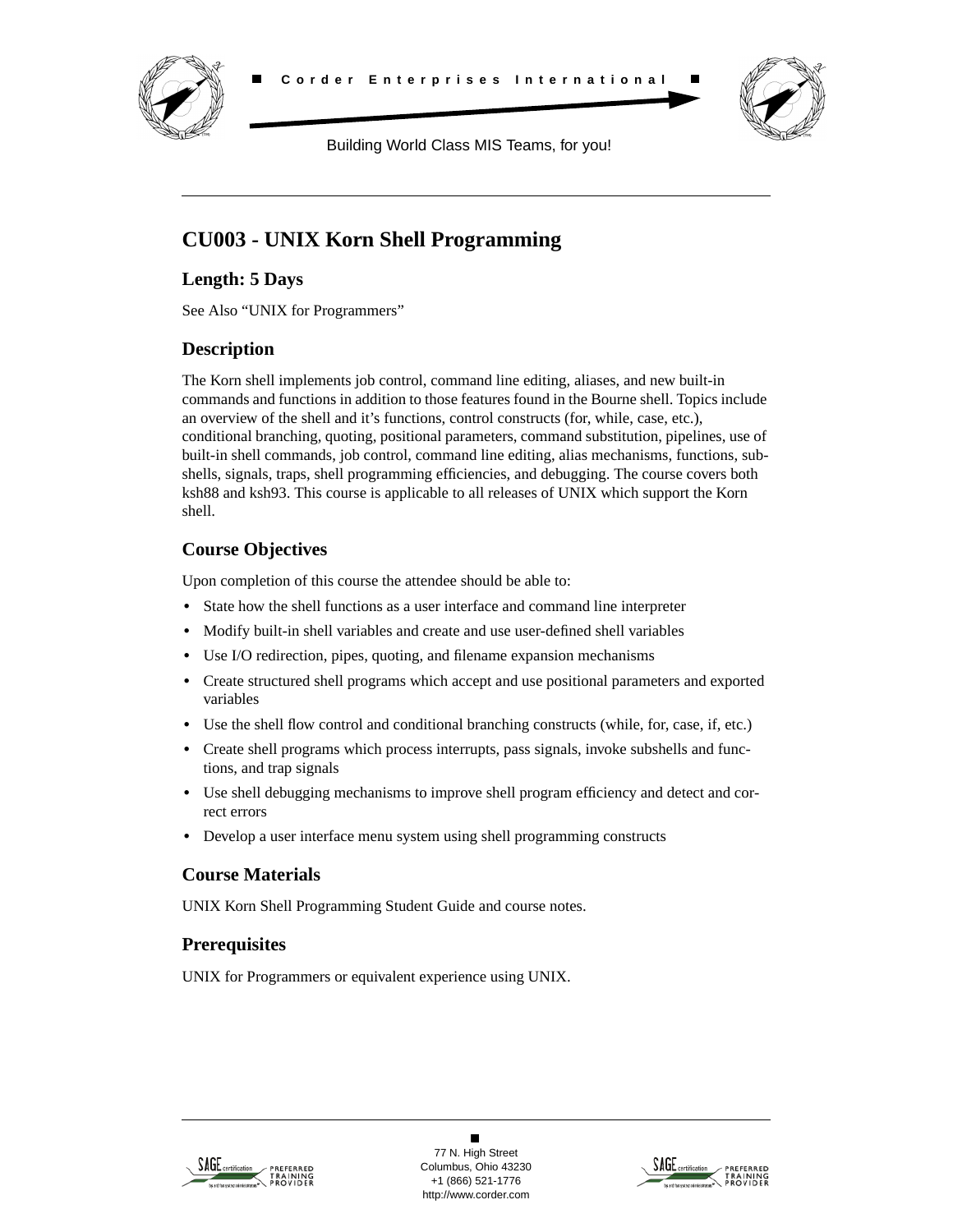## **CU003 - UNIX Korn Shell Programming**

### **Course Content**

#### **1. Overview of the Shell**

- 1. Command Interpretation
- 2. Processes

**•**Process creation

- **•***fork* and *exec*
- **•**Process invocation
- 3. User Environment
- 4. Setting and Printing Variables
- 5. I/O Redirection
- 6. Pipelines
- 7. File Name Generation
- 8. Quoting
- 9. Command Substitution
- 10. Background Processing
- 11. Aliases
- 12. Tilde Substitution
- 13. Arithmetic Evaluation
- 14. Job control
- 15. Command Re-entry
- 16. In-line Editing Options

#### **2. Creating and Executing Shell Programs**

- 1. Creating a Shell Program
- 2. Executing a Shell Program
- 3. Debugging Shell Programs

#### **3. Shell Variables & Parameters**

- 1. Variables
- 2. Assigning Variables
- 3. Printing Variables
- 4. Reading Input
- 5. Variable Types
- 6. Exporting Variables
- 7. Variable Arrays
- 8. Special Shell Parameters
- 9. Conditional Parameters
- 10. Positional Parameters
- 11. *shift* command
- 12. *set* and *unset* commands
- 13. The . (dot) Command